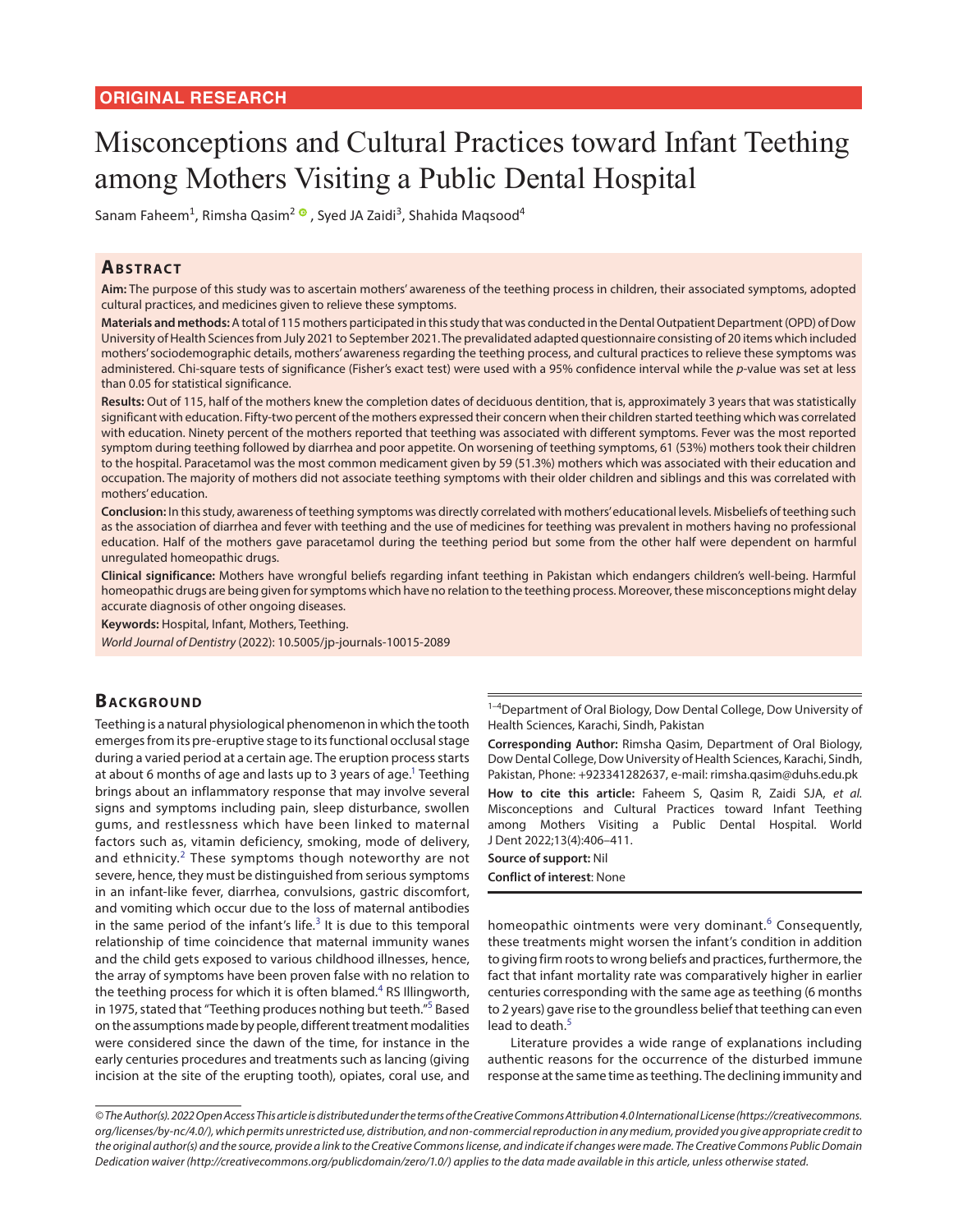the evident symptoms can be due to the ongoing developmental process, where the child is exposed to many infections and as this development coincides with tooth eruption, the symptoms are often misunderstood as tooth erupting symptoms.<sup>[7](#page-4-6)</sup> These manifestations must not be confused with the natural teething phenomenon as coincidence does not imply causation.<sup>[4](#page-4-5)</sup> Besides, it can lead to mismanagement and misdiagnosis and infants can often remain undiagnosed from several threatening illnesses.<sup>[8](#page-4-7)</sup> Different parental views and cultural practices from different regions of the world can have detrimental effects on the health and well-being of infants.<sup>9</sup> The misconceptions can be influenced by parents' educational level.<sup>10</sup> The educational level of mothers has been associated with a better understanding of teething and its associated symptoms.<sup>11</sup>

There is a lack of data regarding parental beliefs concerning infant teething in Pakistan. Mothers resort to self-medication and produce hindrance in timely detection of serious diseases. Addressing cultural practices for relieving symptoms falsely associated with teething will help parents look at teething from an evidence-based perspective.<sup>12</sup> Hence, the present study focuses on parental beliefs and awareness of mothers regarding teething attending the OPD of Dow Dental College. The knowledge, methods, and cultural practices adopted by mothers regarding teething were assessed. Influencing factors like educational level, age, and the source of their information were also taken into account.

# **MATERIALS AND METHODS**

This cross-sectional study was conducted in the OPD of Dow Dental College, Dow University of Health Sciences, Karachi, Pakistan, from July 2021 to September 2021. A simple random convenience sampling method was used. This study was conducted in commonly accepted educational settings and was by the ethical standards of the Helsinki Declaration. This study was exempted from ethical review as per Ref. No. ERC/3498/June/6/27. The anonymity and confidentiality of participants were guaranteed.

The sample population included all the mothers coming for their dental visits to the OPD of Dow Dental College from July 2021 to September 2021. In that period, 115 mothers consented and participated in this study. A 20-item validated questionnaire adapted from a previous study<sup>1</sup> was developed which included parent's age, level of education, occupation, general awareness regarding the eruption process, the beliefs regarding the teething process, symptoms associated, adopted practices they used to alleviate the symptoms, and the source of their information. The question regarding socioeconomic status was categorized into three types of income classes: low income earning up to 20k,

<span id="page-1-0"></span>**[Table 1:](#page-1-1)** Sociodemographic profile of study participants

middle income earning up to 20–40k, and high income earning up to 40–60k and above. This classification was based upon the Household Integrated Economic Survey 2018–19 conducted by the Pakistan Bureau of Statistics.

<span id="page-1-4"></span><span id="page-1-3"></span>There was an open-ended question that inquired about the medications that they usually gave their children during teething. The questionnaire was designed in English and was administered. For those who could not understand English, it was translated into the local language to them which was then back-translated into English and verified by English language translators. The purpose of the study was explained, and informed consent was taken before administering the questionnaire.

#### <span id="page-1-6"></span><span id="page-1-5"></span>**Statistical Analysis**

<span id="page-1-7"></span>Data were analyzed by SPSS software (version 24). Descriptive statistics were used. Chi-square tests of significance (Fisher's exact test) were used with a 95% confidence interval while the *p*-value was set at less than 0.05.

#### <span id="page-1-8"></span>**RESULTS**

There was a total of 115 mothers who participated in the study. Most of the mothers that visited the OPD came from the immediate vicinity of the hospital and were residing in the same postcode. They were categorized into three different socioeconomic strata, low income, middle income, and high income. Fifty-nine (36.4%) mothers belonged to middle income. The mean age of mothers was 38.234 ± 1.0171 (median 39). Among 115 mothers, 49 (43%) were working and the remaining were housewives. Educational level was widely dispersed as the majority of mothers 69 (60%) had no formal education, and only 46 (40%) mothers were graduated or had postgraduation qualifications as shown in [Table 1.](#page-1-0)

#### <span id="page-1-1"></span>**Knowledge of Mothers about Teeth Eruption**

<span id="page-1-2"></span>Ninety-seven (84.3%) mothers knew that deciduous teeth erupt at 6–7 years of age, and 89 (77.4%) of the mothers knew that the first teeth to appear were lower central incisors. Almost half of the mothers (58.3%) agreed that the eruption of deciduous teeth is completed by approximately 3 years of age. This knowledge of eruption of deciduous teeth was found statistically significant with mothers' educational level (*p*-value: 0.034). Forty-four mothers (38.3%) considered delayed eruption to be an indication of systemic disease. Sixty (52.2%) mothers expressed their concerns when their children's teeth started erupting, which was found statistically significant with the educational level of mothers (0.061). Seventy percent of mothers (81) believed that deciduous teeth should be treated when decayed. Awareness of mothers about teeth eruption patterns has been depicted in [Table 2.](#page-2-0)

| Variables  | Categories                                    | $n = 115(%)$                        | $Mean \pm SD$       |
|------------|-----------------------------------------------|-------------------------------------|---------------------|
| Age        | $14-35$ years<br>36-60 years                  | 48 (41.7%)<br>67 (58.3%)            | $38.234 \pm 10.171$ |
| Education  | Primary-intermediate<br>Graduate-postgraduate | 69 (60%)<br>46 (40%)                | $1.140 \pm 0.492$   |
| Occupation | <b>Housewives</b><br>Working                  | 65 (57%)<br>49 (43%)                | $0.4298 \pm 0.497$  |
| Income     | Low income<br>Middle income<br>High income    | 43 (26.5%)<br>59 (36.4%)<br>13 (8%) | $1.739 \pm 0.650$   |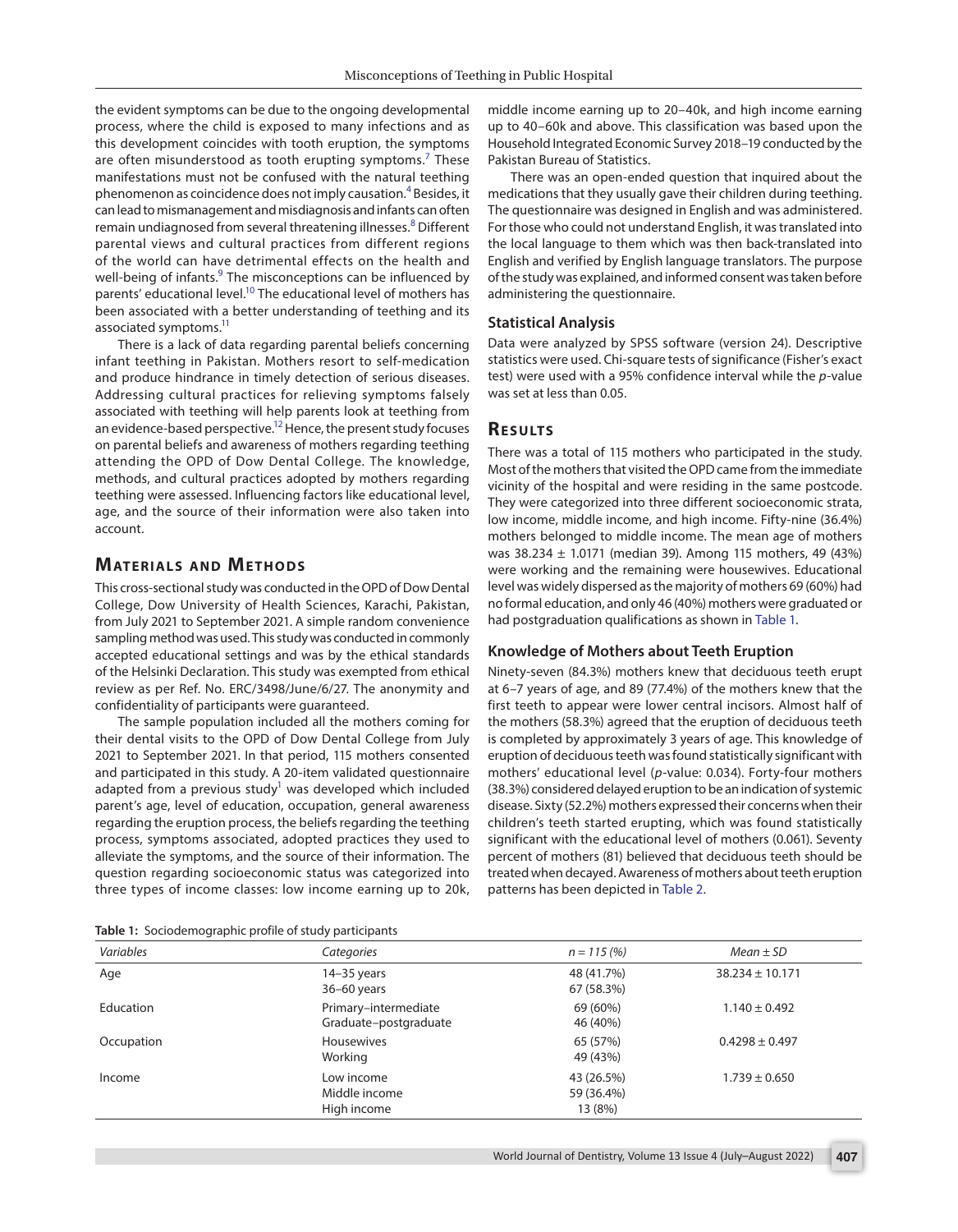## **Perception of Mothers toward Teething**

<span id="page-2-0"></span>**[Table 2:](#page-1-2)** Mother's knowledge about teething

<span id="page-2-2"></span>A vast majority of mothers 104 (90%) accepted that teething is usually accompanied by some problems, 10% did not associate symptoms with teething and considered it a physiological process. The perception of mothers toward symptoms associated with teething was different, 25 (21.7%) mothers reported fever as a common symptom, 16 (13.9%) mothers associated diarrhea, 14 (12.2%) mothers said their children had poor appetite, and 44 (38.3%) mothers reported almost all the mentioned symptoms mentioned in [Table 3](#page-2-1) were associated with teething. A percentage of 51.3% of mothers took their children to hospital when their children's teething symptoms persisted longer and got sick which was statistically significant with the older age group of mothers (0.093). Regarding the treatment of these symptoms, 51.3% of mothers (59) treated their children by giving paracetamol which was statistically significant with education level and occupations (0.005), only a few mothers (5) had their children's teeth removed or extracted when they had symptoms. A percentage of 42.6% of mothers claimed that the growth and well-being of the child will be affected if these teething symptoms were not treated. Most of the

mothers (86.1%) had not seen any child dying from these symptoms [\(Table 3\)](#page-2-1) the association of teething symptoms with other older siblings was not supported by many mothers (75.7%), which was also statistically significant with education (0.004).

<span id="page-2-3"></span>The responses to the open-ended question enquiring about the various medicaments used for teething along with their active ingredients are shown in [Table 4](#page-3-0).

# **Discussion**

Teething and most of the accompanying symptoms are physiological but usually are associated with myths and misconceptions that may result in using different herbal and homeopathic medicines that can aggravate a child's illnesses.

Our major age-group of mothers was from 30–50 years consisting mostly of housewives who had not completed their formal education.

### **Awareness of Teething**

Regarding the knowledge of the mothers about the first tooth's eruption, our study reported 84.3% of mothers knew about eruption

| <i><u><b>Ouestions</b></u></i>                                                                          | Yes<br>$n = 115(%)$ | No/don't know/not sure<br>$n = 115(%)$ |
|---------------------------------------------------------------------------------------------------------|---------------------|----------------------------------------|
| 1. Do you think baby's teeth start to erupt around 6-7 years?                                           | 97 (84.3%)          | 18 (15.7%)                             |
| 2. Do you think that first teeth to erupt are lower central incisors?                                   | 89 (77.4%)          | 26 (22.6%)                             |
| 3. Do you think the eruption of teeth gets completed at approximately 3 years?                          | 67 (58.3%)          | 48 (41.7%)                             |
| 4. Do you think that delayed eruption of teeth may be an indication of presence of systemic<br>disease? | 44 (38.3%)          | 71 (61.7%)                             |
| 5. Do you worry about the time your baby's teeth start to erupt?                                        | 60 (52.2%)          | 55 (47.8%)                             |
| 6. Do you think babies have problem when their teeth are erupting?                                      | 104 (90.4%)         | 11 (9.6%)                              |
| 8. Do you take your child to hospital if he gets sick during teething?                                  | 61 (51.3%)          | 54 (48.7%)                             |
| 9. Did teething affect your older children?                                                             | 28 (24.3%)          | 87 (75.7%)                             |
| 10. Do you think milk teeth should be treated if they are decayed?                                      | 81 (70.4%)          | 34 (29.6%)                             |

<span id="page-2-1"></span>**[Table 3:](#page-2-2)** Mother's knowledge about symptoms associated with teething

| $n = 115(%)$ | Symptoms associated with teething     |                                                                              |               |                 |                |                      |                     |
|--------------|---------------------------------------|------------------------------------------------------------------------------|---------------|-----------------|----------------|----------------------|---------------------|
| Fever        | Loose stool                           | Vomiting                                                                     | Poor appetite | Undue crying    | Desire to bite | Increased salivation | Almost all of above |
| 25 (21.7%)   | 16 (13.9%)                            | $3(2.6\%)$                                                                   | 14 (12.2%)    | 5(4.3%)         | $6(5.2\%)$     | 2(1.7%)              | 44 (27.2%)          |
| $n = 115(%)$ | Treatment of the symptoms of teething |                                                                              |               |                 |                |                      |                     |
| Paracetamol  |                                       | Rubbing gum with garlic                                                      |               | Giving pacifier |                | Herbs                | Extracting teeth    |
| 59 (51.3%)   |                                       | 10 (8.7%)                                                                    |               | 22 (19.1%)      |                | 19 (16.5%)           | 5(4.3%)             |
| $n = 115(%)$ |                                       | Who gave you information on how to handle teething in babies?                |               |                 |                |                      |                     |
| Mother       |                                       | Grandmother                                                                  |               | Friends         |                | From observation     | Doctor              |
| 53 (46.1%)   |                                       | $9(7.9\%)$                                                                   |               | 3(2.6%)         |                | 24 (20%)             | 26 (22.6%)          |
| $n = 115(%)$ |                                       | What do you think will happen if you do not give baby anything for teething? |               |                 |                |                      |                     |
| Poor growth  |                                       | Severe illness                                                               |               | Nothing         |                | Death                |                     |
| 49 (42.6%)   |                                       | 19 (16.5%)                                                                   |               | 29 (25.2%)      |                | 18 (15.7%)           |                     |
| $n = 115(%)$ |                                       | Have you ever seen any child die from teething?                              |               |                 |                |                      |                     |
| Yes          |                                       | No                                                                           |               |                 |                | <b>Heard stories</b> |                     |
| $9(7.8\%)$   |                                       | 99 (86.1%)                                                                   |               |                 |                | $7(6.1\%)$           |                     |
|              |                                       |                                                                              |               |                 |                |                      |                     |

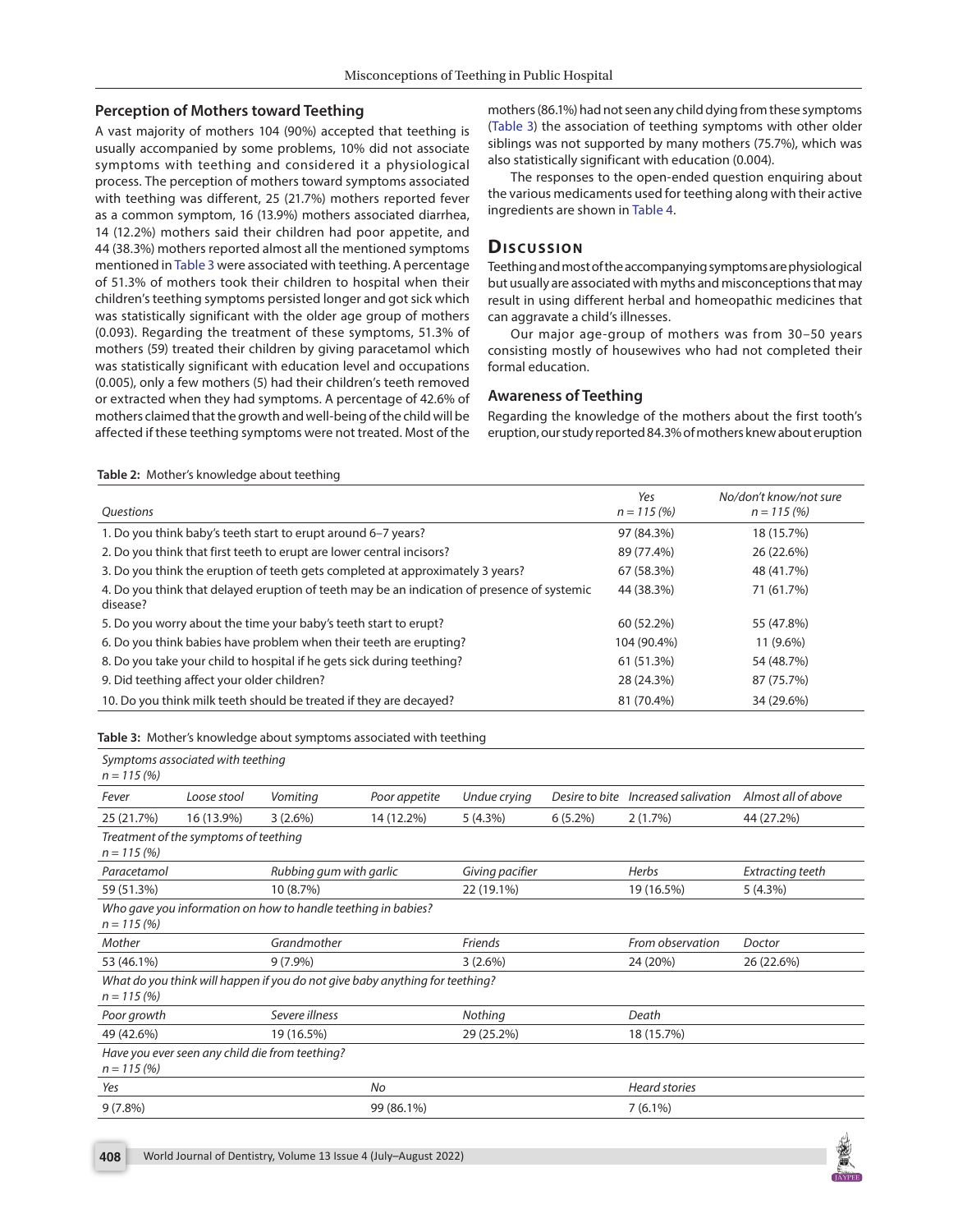Misconceptions of Teething in Public Hospital

| Name of medicine            | Medicine type  | Ingredients                                                                            |
|-----------------------------|----------------|----------------------------------------------------------------------------------------|
| Bioplasgen No. 21           | <b>Tablets</b> | Calcarea phosphorus, ferrous phosphorus                                                |
| R 35 Chadontin              | <b>Drops</b>   | Aconitum, bryonia, calcium carbonicum, colocynthis, ignatia, staphisagria,             |
| Doltee Teething Drops       | <b>Drops</b>   | Benzyl alcohol, lignocaine, methyl salicylate                                          |
| Orajel                      | Gel            | Benzocaine 7.5%                                                                        |
| Naunehal Herbal Gripe Water | Liquid         | Sodium bicarbonate, mentha arvensis, oleum anethi                                      |
| Somogel                     | Gel            | Lignocaine 0.60%/ethanol/cetylpyridinium chloride                                      |
| Chamomilla Rec 30           | Liquid         | Aconite, belladonna, calcarea carbonica, mag-carb, pulsatilla, sanicula, silicea       |
| Teething 21                 | Syrup          | Calcium phosphate, ferrous phosphate, atropa belladonna, chamomile,<br>methylparaben   |
| Teething 21                 | <b>Tablets</b> | Calcarea phosphorus, ferrous phosphate, atropa belladonna, chamomile,<br>methylparaben |
| <b>Baby Teething Drops</b>  | Drops          | Sucrose, benzyl alcohol, lignocaine                                                    |
| Rex Infant Teething Drops   | <b>Drops</b>   | Chamomilla 9C, phytolacca decandra, rheum 5C                                           |
| K.B-21 (Teething)           | <b>Tablets</b> | Calcarea phosphorus, 30 qm dextrose base                                               |
| Easy Teething Tablets       | <b>Tablets</b> | Calcium phosphoricum (calcarea phosphate), ferrum phosphoricum (iron phosphate)        |

<span id="page-3-0"></span>

|  |  | Table 4: Common medications used for teething in children |  |  |  |
|--|--|-----------------------------------------------------------|--|--|--|
|--|--|-----------------------------------------------------------|--|--|--|

<span id="page-3-1"></span>dates of the first tooth in the oral cavity. This finding is higher than that of the study conducted in Ethiopia<sup>1</sup> and similar to the research conducted in India<sup>11</sup> but lower than the study conducted in Malaysia[.13](#page-5-6) The majority of mothers (77.4%) knew that the first tooth to appear in the oral cavity was the lower central incisor and these findings were similar to the research conducted in Ethiopia<sup>1</sup> but slightly less than Indian research.<sup>11</sup> Sixty-seven mothers (58.3%) knew that eruption gets completed at approximately 3 years of age which is more than the findings that came in previous researches of Ethiopia<sup>1</sup> but almost the same as the research conducted in Malaysia<sup>13</sup> and much less than another research in Udaipur, India.<sup>11</sup> A percentage of 38.3% of mothers believed that delayed eruption may be an indication of systemic disease, 44.7% agreed in the research of India but only 27[.1](#page-4-2)% agreed in Ethiopia.<sup>1</sup> Most of the mothers (90.4%) perceived that teething is associated with multiple problems in the child which is similar to the results associated with previous research in Ethiopia<sup>1</sup> and research conducted in Western Nigeria.<sup>14</sup>

## **Cultural Beliefs about Symptoms Associated with Teething**

<span id="page-3-4"></span>Most of the mothers in this study perceived multiple symptoms with teething (38.3%) including fever, diarrhea, irritability, desire to bite, and persistent crying. Few mothers associated fever (21.7%) as the most common symptom of teething, which also has been reported in a case report in Tanzania.<sup>15</sup> However, these findings are contrary to the results perceived in Ethiopia where 90.7% of mothers associated diarrhea as the most common symptom, and the research in West Nigeria where 80.8% of mothers associated fever with 51.8% diarrhea,<sup>14</sup> fever as the main symptom 83.2% in Egypt,<sup>16</sup> and the other research in India reported fever 34.1% with diarrhea 35.4% in its population.<sup>17</sup> These differences across the countries may be related to the different levels of literacy and awareness toward primary teeth and besides this, the attitude of mothers is very important, some take such symptoms seriously and take their children to a hospital when they experience these symptoms. Half of the mothers in the present study (51.3%) were confident that if the symptoms worsened then they would take their children to a hospital. These findings were less than the results reported in previous studies in Ethiopia 64.3%, Western Nigeria 92.8%, and India 76%[.1](#page-4-2)[,14](#page-5-0)[,17](#page-5-9) Most of our mothers treated their children teething symptoms with paracetamol (51.3%) thereby presented significant *p*-values among primary–intermediate (educational level 0.053) and housewives (occupation 0.005) population, which was slightly less than the findings of Udaipur, India 62.7%<sup>11</sup> but a lot more than the findings of Ethiopia which reported analgesics only 1% but 44%, 71% of people used teething analgesics in Western Nigeria and Egypt, respectively. A percentage of 19.1% of mothers in current research gave pacifiers to their crying babies which helped by relieving the pain, this was not similar to the results of Ethiopia (4.7%) and Egypt (31.3%). Due to lack of proper knowledge mothers may prefer getting the troubling tooth extracted, only 4.3% of mothers accepted that they got them extracted, which was less than the findings in Ethiopia<sup>1</sup> where 9.3% of mothers opted for extraction of their baby's tooth. Almost half of the mothers got the information to handle their teething babies from their mothers (46.1%), some reported other sources like a doctor (22.6%), friends (2.6%), and from observation (20%). These were slightly less than the findings (50.0%) in Western Nigeria.<sup>14</sup> Seventy-five percent of mothers (0.004) did not agree that teething affected their older children or other siblings as well. Most of the mothers (70.4%) considered primary teeth important enough to get treated which is far better than the previous research conducted in the same region which reported 56.3% importance[.18](#page-5-1)

## <span id="page-3-6"></span><span id="page-3-3"></span><span id="page-3-2"></span>**Proposed Treatments Used for Teething**

The most common systemic medicament used by mothers was paracetamol followed by homeopathic medicines. The United Kingdom's Medicines and Healthcare Regulatory Body has recommended against using unlicensed homeopathic medicines due to its risk of serious side effects.<sup>19</sup> National Institute for Health and Care Excellence (NICE) guidelines state that lack of evidence exists regarding the effectiveness of homeopathic teething products.<sup>[20](#page-5-3)</sup>

<span id="page-3-10"></span><span id="page-3-9"></span><span id="page-3-8"></span><span id="page-3-7"></span><span id="page-3-5"></span>All homeopathic medicines widely purchased and used in the country are depicted in [Table 4.](#page-3-0) Benzyl alcohol was present in teething gels and drops in over the counter teething products<sup>[21](#page-5-4)</sup> as shown in [Table 4](#page-3-0). A metabolite of benzyl alcohol, benzoic acid, is known to produce "gasping syndrome".<sup>22</sup> Sucrose was present in some teething products that can present a risk of dental caries in newly erupted teeth of children[.19](#page-5-2)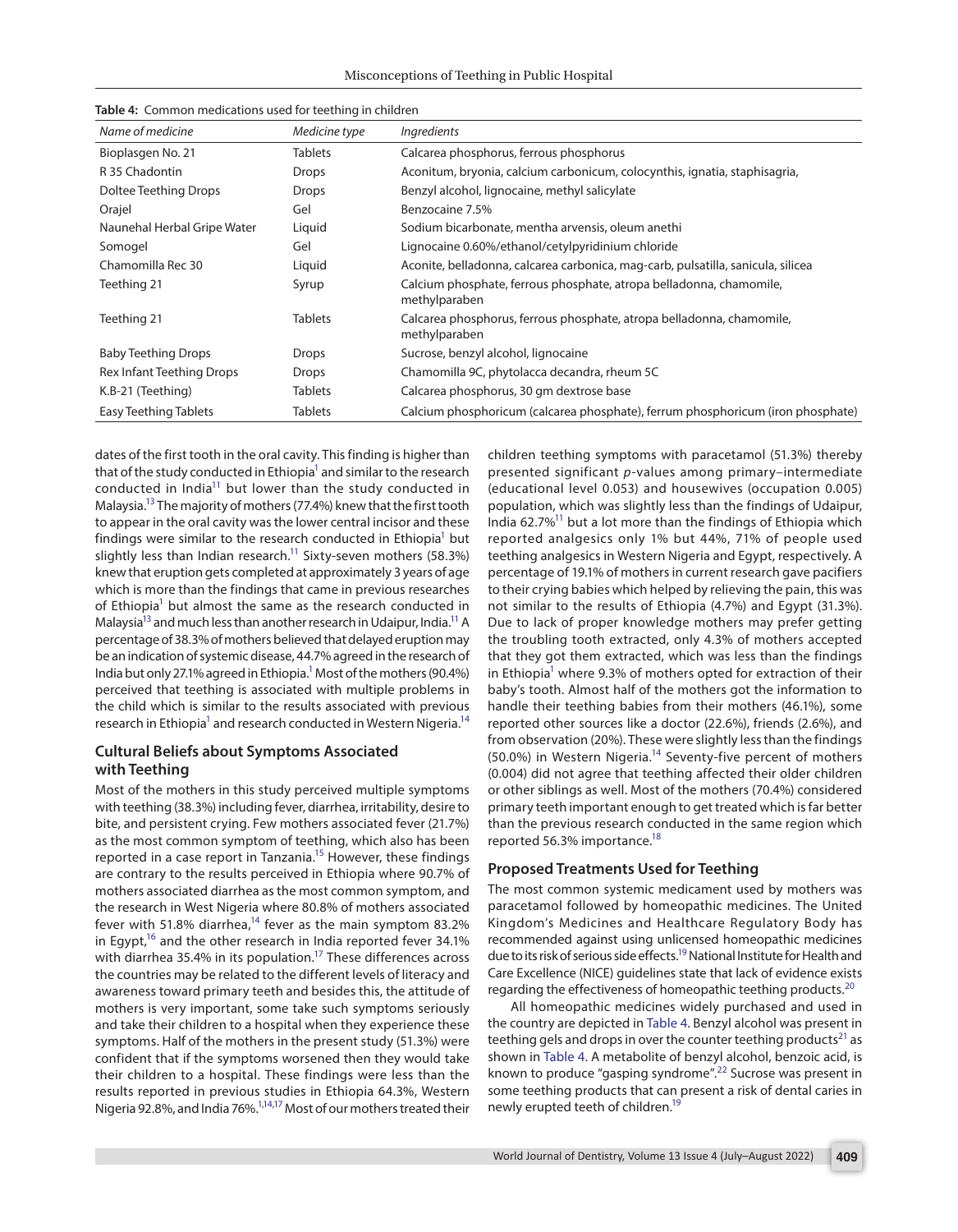Lidocaine/lignocaine and benzocaine present in some teething products to provide pain relief during teething are associated with serious side effects even in formulations of 2% lignocaine.<sup>[23](#page-5-10)</sup> Lidocaine is readily absorbed from the mucous membranes of the oral cavity spreading inadvertently to the bloodstream. Viscous lidocaine in teething products can easily cause lidocaine toxicity, resulting in confusion, seizures, and cardiac arrest.<sup>24</sup> Lignocaine solutions have been advised against in the period of teething and particularly in children less than 3 years of age.<sup>21</sup> Food and Drug Administration (FDA), a government regulatory body has recommended against the use of benzocaine-containing teething products in infants due to the risk of methemoglobinemia that may present with the decreased oxygen-carrying capacity of red blood cells leading to cyanosis, confusion, shortness of breath, and even death. $25$  Moreover, FDA has warned against the use of any topical medications including homeopathic medicines in children as they offer little or no benefit and are associated with serious side effects.<sup>25</sup> The American Academy of Pediatrics and American Academy of Pediatric Dentistry have suggested that topical anesthetics such as lignocaine and benzocaine be avoided for infant teething as they are associated with potential toxicity and harm. $26,27$  $26,27$  $26,27$ 

<span id="page-4-16"></span><span id="page-4-15"></span><span id="page-4-14"></span>The use of belladonna containing homeopathic teething medicines in infants has been associated with seizures, toxicity, and death.<sup>28</sup> Moreover, aspirin should be avoided in children as it leads to Reye's syndrome.<sup>[29](#page-5-16)</sup>

Low levels of sugar, lidocaine, and alcohol present with a low risk of harm but coupled with a lack of evidence of the effectiveness of homeopathic teething products raises questions about their efficacy, safety, and general use by the public. The only two recommended medicines for teething pain relief are weight-based pediatric doses of paracetamol and ibuprofen.[30](#page-5-17)

#### **Limitations**

The study lacked data from fathers, as children's upbringing is predominantly conducted by mothers in our culture, so false beliefs of mothers have more impact on malpractice regarding teething. The present data were based on a limited number of participants recruited through a convenience sampling method so the results cannot be generalized. However, this study can act as a baseline for further studies with robust sample size. More local studies are needed to identify the concept of misbelief related to teething, so that custom-made awareness programs can be initiated.

#### **Recommendations**

A targeted approach of health education and advocacy to these mothers can play a significant role in debunking these myths. Rigid education is warranted to ensure mothers or caretakers are given basic knowledge and awareness of handling physiological teething symptoms after the delivery of their first child from their primary health care and to avoid the use of potentially harmful teething products. This can be achieved by the collective effort of higher educational institutes and health departments. Long-held cultural beliefs and practices for relieving teething pain will need social and behavior change communication by involving all the stakeholders. Drug Regulatory Authority of Pakistan should take strict action on the sale of these harmful homeopathic medicines just like in the United States and the United Kingdom and issue trigger warning statements with all other teething products regarding their safety, efficacy, and potential harm.

## **CONCLUSION**

<span id="page-4-19"></span><span id="page-4-12"></span>Based on the findings of this study, the mothers visiting the public sector hospital of Karachi, Pakistan, had a lack of sufficient knowledge regarding the teething process in children that was directly correlated with mothers' educational levels. Long-held cultural beliefs persist among mothers and erroneously relate a variety of serious and systemic symptoms with teething. Most of the teething products especially homeopathic medicines used by mothers have potential harm and serious side effects.

#### **CONSENT**

Informed consent was taken from all participants. Anybody who did not give consent was excluded from the study.

## <span id="page-4-13"></span>**ETHICS APPROVAL/DISCLOSURE**

This study was conducted in commonly accepted educational settings and was by the ethical standards of the Helsinki Declaration. This study was exempted from ethical review as per Ref. No. ERC/3498/June/6/27.

# **AVAILABILITY OF DATA AND MATERIAL**

The datasets used and/or analyzed during the current study are available from the corresponding author on request.

## <span id="page-4-17"></span>**ORCID**

*Rimsha Qasim* <https://orcid.org/0000-0002-1045-8272>

#### **Re f e r e n c e s**

- <span id="page-4-18"></span><span id="page-4-2"></span>[1.](#page-0-0) Getaneh A, Derseh F, Abreha M, et al. Misconceptions and traditional practices towards infant teething symptoms among mothers in Southwest Ethiopia. BMC Oral Health 2018;18(1):159. DOI: [10.1186/](https://doi.org/10.1186/s12903-018-0619-y) [s12903-018-0619-y](https://doi.org/10.1186/s12903-018-0619-y)
- <span id="page-4-3"></span>[2.](#page-0-1) Al Olah L, Al Dubaikhi K, Al Eissa N, et al. Saudi mothers knowledge regarding the teething process in their children. Ann Dent Spec 2020;8(4):69–74.
- <span id="page-4-4"></span>[3.](#page-0-2) Markman L. Teething: facts and fiction. Pediatr Rev 2009;30(8): e59–e64. DOI: [10.1542/pir.30-8-e59](https://doi.org/10.1542/pir.30-8-e59)
- <span id="page-4-5"></span>[4.](#page-0-3) Bankole OO, Lawal FB, Ibiyemi O. "Owoero": a health education tool to dispel teething myths and misconceptions—a report. Niger J Med 2018;27(4):368–373. DOI: [10.4103/1115-2613.278804](https://doi.org/10.4103/1115-2613.278804)
- <span id="page-4-1"></span>[5.](#page-0-4) Yousif MK. Mothers' false beliefs and myths associated with teething. Qatar Med J 2020;10(2):1–6. DOI: [10.5339/qmj.2020.32](https://doi.org/10.5339/qmj.2020.32)
- <span id="page-4-0"></span>[6.](#page-0-5) Tagg A. Teething Trouble. Don't Forget the Bubbles; 2017. Available at:<https://doi.org/10.31440/DFTB.12002>
- <span id="page-4-6"></span>[7.](#page-1-3) Oyapero A, Oyapero O, Iwuala M, et al. Impact of health education on maternal perception and practices about teething at a pediatric outpatient clinic in Lagos state. Edorium J Health Educ 2016;6(1):1–10. DOI: [10.5348/H02-2016-1-OA-1](https://doi.org/10.5348/H02-2016-1-OA-1)
- <span id="page-4-7"></span>[8.](#page-1-4) Ahmed MAA, Salih KM, Al-Nafeesah A, et al. Misconceptions and traditional practices toward infant teething symptoms among mothers in eastern Sudan: a cross-sectional study. Braz J Oral Sci 2021;20:e210967. DOI: [10.20396/bjos.v20i00.8660967](https://doi.org/10.20396/bjos.v20i00.8660967)
- <span id="page-4-8"></span>[9.](#page-1-5) Pradhan M, Joshi U, Mathema S, et al. Parents' beliefs and practices on teething. J Nepal Dent Assoc 2020;20(31):100–106.
- <span id="page-4-9"></span>[10.](#page-1-6) Hadadi MH. Parental knowledge and practices on infant teething. IJMDC 2019;3(6):521–525. DOI: [10.24911/IJMDC.51-1549063149](https://doi.org/10.24911/IJMDC.51-1549063149)
- <span id="page-4-10"></span>[11.](#page-1-7) Kakatkar G, Nagarajappa R, Bhat N, et al. Parental beliefs about children's teething in Udaipur, India: a preliminary study. Braz Oral Res 2012;26(2):151–157. DOI: [10.1590/s1806-83242012000200011](https://doi.org/10.1590/s1806-83242012000200011)
- <span id="page-4-11"></span>[12.](#page-1-8) Ashley MP. It's only teething... A report of the myths and modern approaches to teething. Br Dent J 2001;191(1):4–8. DOI: [10.1038/](https://doi.org/10.1038/sj.bdj.4801078) [sj.bdj.4801078](https://doi.org/10.1038/sj.bdj.4801078)